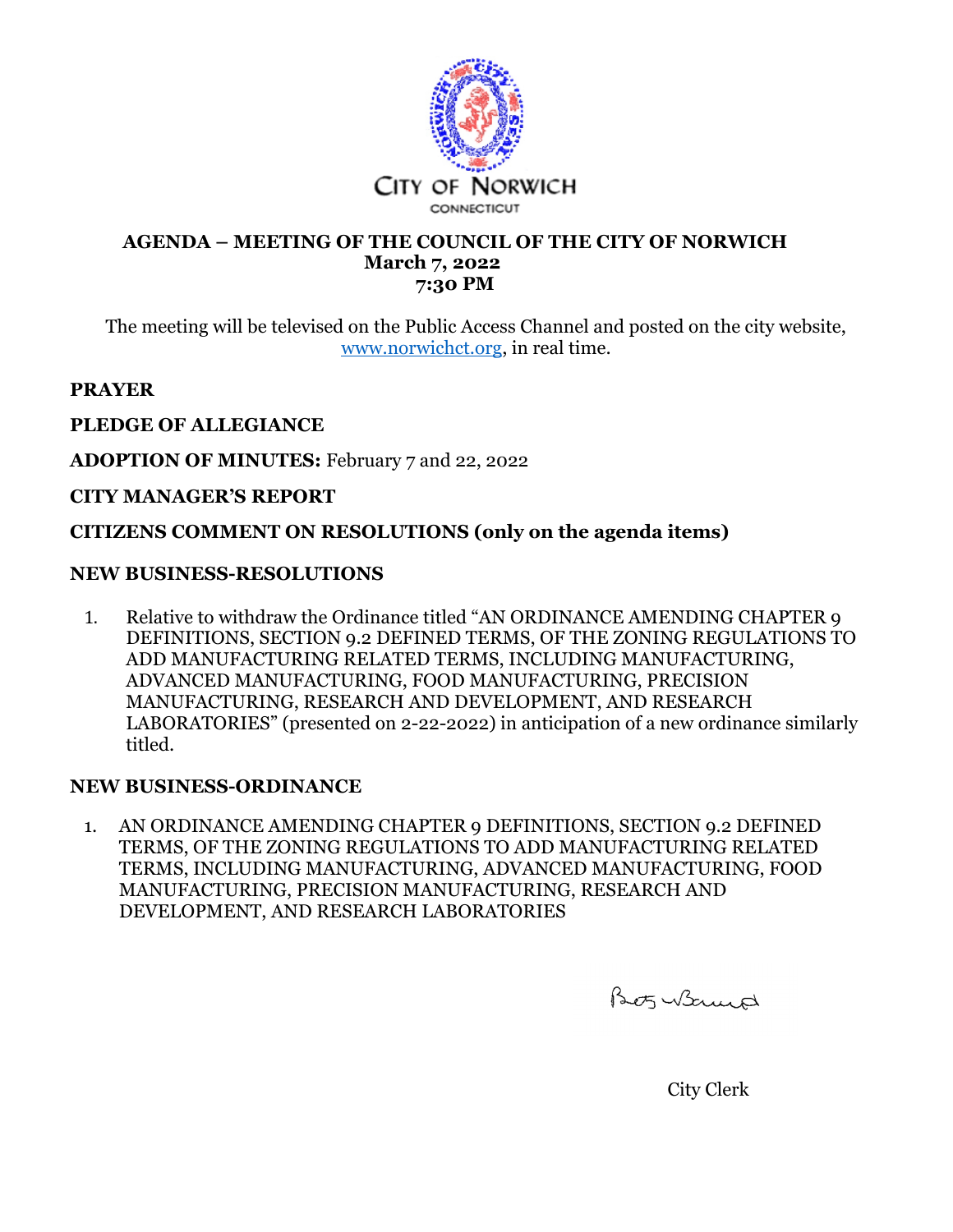**WHEREAS**, on February 22, 2022 Mayor Peter Albert Nystrom, Alderwoman Stacy Gould and Alderman Derell Q. Wilson introduced an ordinance entitled:

### "**AN ORDINANCE AMENDING CHAPTER 9 DEFINITIONS, SECTION 9.2 DEFINED TERMS, OF THE ZONING REGULATIONS TO ADD MANUFACTURING RELATED TERMS, INCLUDING MANUFACTURING, ADVANCED MANUFACTURING, FOOD MANUFACTURING, PRECISION MANUFACTURING, RESEARCH AND DEVELOPMENT, AND RESEARCH LABORATORIES"**

and a first reading of the same was held; and

**WHEREAS**, the rules of the council permit such an ordinance to be withdrawn by the sponsors at any time before decision without leave of the council, but require zoning matters to be resubmitted only within 60 days of withdrawal and no more than once a year; and

**WHEREAS**, a substitute ordinance similarly titled clarifying the definition of manufacturing, sponsored by Mayor Peter Albert Nystrom, Alderwoman Stacy Gould, and Alderman Joseph DeLucia will be proposed to the council and introduced at this meeting; and

**WHEREAS**, this new ordinance will likely follow the same schedule of notification, public hearing and second reading as the ordinance previously introduced and the council finds it to be prudent to formally recognize a withdrawal of the first ordinance by its sponsors to avoid confusion.

**NOW THEREFORE BE IT RESOLVED BY THE COUNCIL OF THE CITY OF NORWICH**, that the ordinance entitled:

#### **AN ORDINANCE AMENDING CHAPTER 9 DEFINITIONS, SECTION 9.2 DEFINED TERMS, OF THE ZONING REGULATIONS TO ADD MANUFACTURING RELATED TERMS, INCLUDING MANUFACTURING, ADVANCED MANUFACTURING, FOOD MANUFACTURING, PRECISION MANUFACTURING, RESEARCH AND DEVELOPMENT, AND RESEARCH LABORATORIES**

introduced by Mayor Peter Albert Nystrom, Alderwoman Stacy Gould, and Alderman Derell Q. Wilson at the council meeting of February 22, 2022 be and hereby is withdrawn in anticipation of a new ordinance similarly titled being introduced at this meeting or within 60 days of the date of this resolution formally recognizing the withdrawal of the first proposed ordinance.

> Mayor Peter Albert Nystrom President Pro Tem Joseph A. DeLucia Alderwoman Stacy Gould